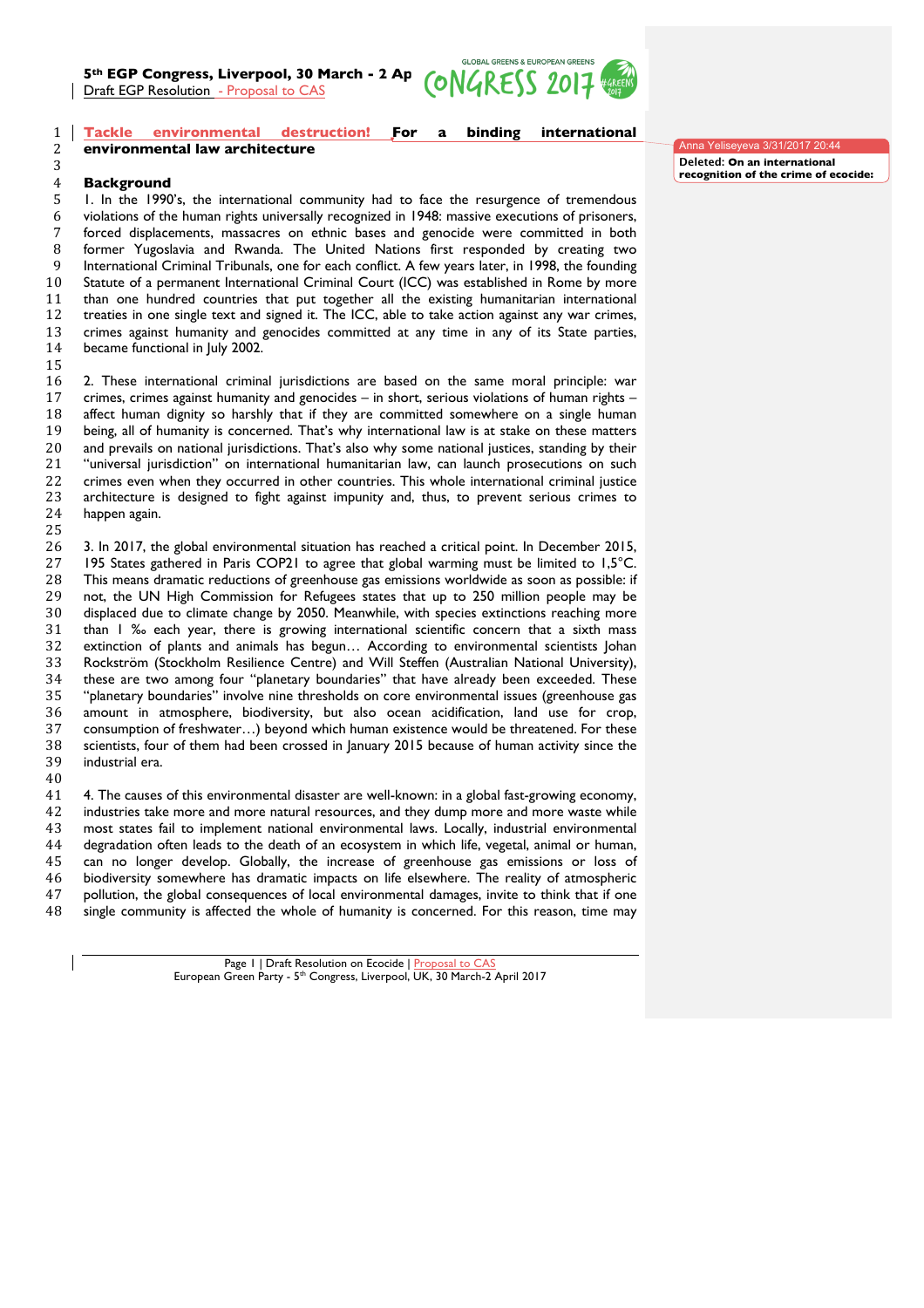**5th EGP Congress, Liverpool, 30 March - 2 Ap**  $\overline{ONGRESS}$  **2017** Draft EGP Resolution - Proposal to CAS



51 have come to reshape international environmental law on the model of international 52 humanitarian law. 53

 5. Throughout the world, initiatives that present systemic solutions to the degradation of the natural environment through an adaptation of public and criminal international law are multiplying. Whatever the approaches (Land Law, Rights of Nature, Rights of Future Generations, Human Right to a Healthy Environment, destructions of the environment internationally described as Crime of Ecocide), all are part of an innovative socio-eco- systematic perspective, according to which, human beings are an integral part of nature. This emergence and convergence of initiatives is the expression of a historical movement in favor of adapting international standards in the face of major environmental degradation. 62

 6. However, taking into account the global climate situation requires a moral and legal responsibility that goes beyond the mere "declaration of intentions". Pollution and destruction of our environment, as well as the depletion of natural resources, are rapidly progressing and we are facing a great international legal vacuum to stop them: hundreds of international treaties on various parts of the environment exist, but they are built on a fragmented vision of nature and they lack binding legal force. By unifying these treaties under the logic of "planetary 69 boundaries" and by giving them the highest international legal value, it is time to establish a<br>70 legal landscape that would permit to try the perpetrators of the most serious environmental legal landscape that would permit to try the perpetrators of the most serious environmental crimes and most of all to prevent such future crimes so as to safeguard humanity and nature. 72

73 7. The European Union has created a solid base for an ambitious environmental law. 74 However, there is still a need to reinforce these rules considering the environmental emergency and the threat that some current governments represent to the international emergency and the threat that some current governments represent to the international 76 efforts made to protect the environment and fight against climate change. Nature needs a 77 stronger protection within a binding environmental law architecture.

## 79 **Resolution**

78

81

80 In this context, we, European Greens:

- 82 | 1. Recognize that current law and law enforcement at local, national, EU and 83 international level fails to addressing responsibility for many kinds of environmental 84 destructions.
- 85 2. Stress that some local environmental destructions have huge impact at the global level, 86 putting in danger the entire planet as well as the respect of human rights.
- 87 3. Call for the environmental law, within which criminal law, to be strengthened to 88 **address responsibility for environmental destructions.**
- 89 4. Considers that crimes against the environment should be punished at all levels, would 90 **they be committed intentionally or not.**
- 91 5. In that regard and as a first step towards more stringent environmental law, ask for the 92 EU and its member states to strengthen their laws against environmental crimes also 93 internationally considered as "crimes of ecocide".
- 94 6. Will work for a unification of all international environmental treaties (on oceans, 95 coasts, forests, mountains, etc.) in a one single text under the light of a normative 96 framework including "planetary boundaries". We will foster this vision within the

Page 2 | Draft Resolution on Ecocide | Proposal to CAS European Green Party - 5<sup>th</sup> Congress, Liverpool, UK, 30 March-2 April 2017 Anna Yeliseyeva 3/31/2017 20:46

## 97 **Deleted:** :

Anna Yeliseyeva 3/31/2017 20:46 Deleted: Natura 2000, directive against

environmental crimes, etc. Anna Yeliseyeva 3/31/2017 20:47

Deleted: we

Anna Yeliseyeva 3/31/2017 20:47

Deleted: have to fight for the recognition of nature as a subject of crime, for the generalisation of environmental crimes within the EU and for establishing that ecocides should be added within the gravest crimes as understood by the Rome Statute.